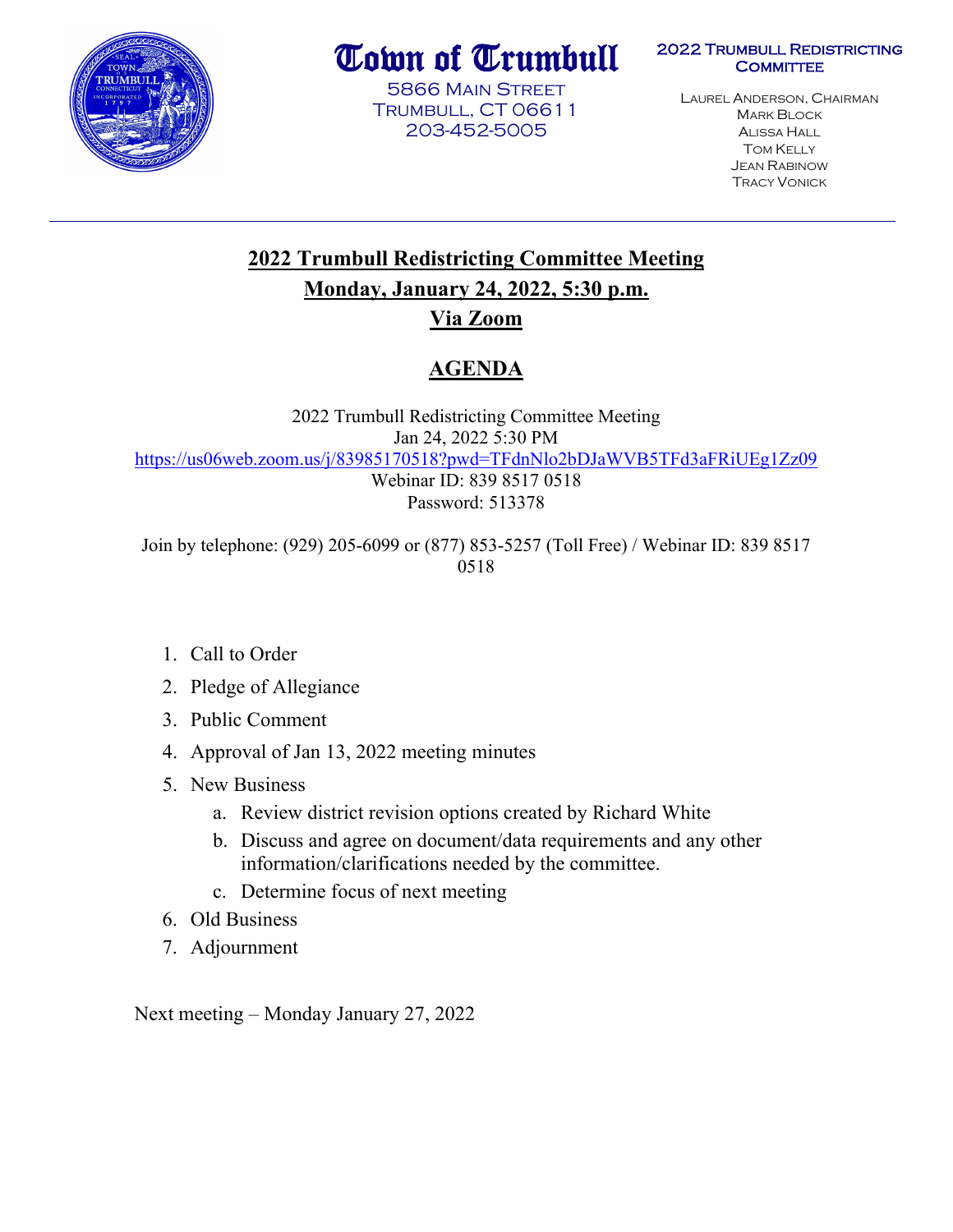# **Town of Trumbull 2022 Trumbull Redistricting Committee Meeting Minutes January 13, 2022 – 5:30 p.m. Virtual Meeting – Zoom Videoconferencing**

A regularly scheduled meeting of the 2022 Trumbull Redistricting Committee of the Town of Trumbull was held via videoconferencing on Thursday, January 13, 2022.

### **Attendance**

| <b>Members Present:</b> | Laurel Anderson, Committee Chairman               |
|-------------------------|---------------------------------------------------|
|                         | Jean Rabinow, Democratic Registrar of Voters      |
|                         | Tracy Vonick, Republican Registrar of Voters      |
|                         | Alissa Hall, Town Council District 3              |
|                         | Tom Kelly, Elector                                |
|                         | Mark Block, Elector                               |
| Members Absent:         | None.                                             |
| Also Present:           | Vicki A. Tesoro – First Selectman                 |
|                         | Dan Schopick – Town Attorney                      |
|                         | William Chin – Director of Information Technology |

Chairman Anderson called the meeting to order at 5:32 p.m.

# **Pledge of Allegiance**

# **Opportunity for Public Comment**

None.

# **New Business**

#### Discussion of Structure of Committee Work and Final Report

Chairman Anderson read the Charge of the 2022 Trumbull Redistricting Committee (TRC) as pre-described in the TC29-22 document on January 6, 2022.

The Chairman stated that there are several guidelines from the 2020 TRC which the 2022 TRC is expected to utilize. She then shared the itemized guidelines with committee members, asking that they vote to support or oppose the guidelines. The Committee then did so after a brief explanation of each item and subsequent conversation during which the following points were made: (1) Rabinow stated that new regulations dictate that the Committee exclude incarcerated felons from the population totals when considering the size of districts; and (2) Atty. Schopick noted that the March 28th is a hard deadline based on the dates of subsequent meetings for which the final redistricting document is required.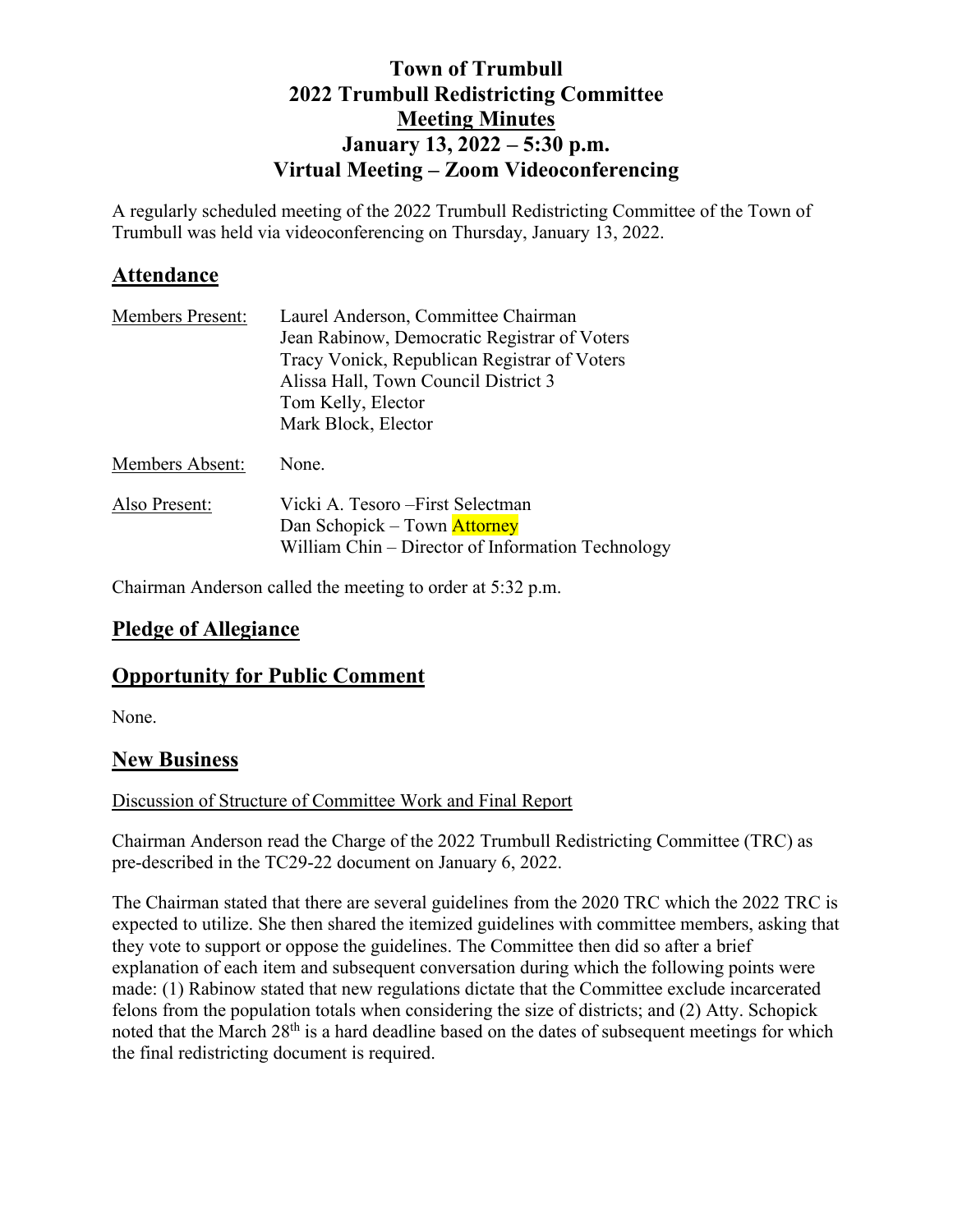### [Type here]

MOTION MADE (Block), seconded (Vonick) to accept the Guidelines #1-8 as presented. The motion carried unanimously.

#### **Vote: 6-0 Motion Carried**

Kelly suggested that the Committee add a guideline stating that they will utilize a 7 district structure. She noted that in order to utilize any other structure the Committee would need to seek a 2/3 approval from the Town Council to do so, for which there is not enough time.

Vonick voiced opposition to this as he would prefer not to limit the Committee to a specific structure. The Chairman stated that all districts must have the same number of representatives, noting that Trumbull has 21 representatives which necessitates the town be broken into 1, 3, or 7 districts to afford equal representation.

MOTION MADE (Block), seconded (Vonick) to use 3 or 7 districts for district structure. The motion failed.

**Vote: 2-4 (Rabinow, Kelly, Anderson, and Hall) Motion Failed** 

MOTION MADE (Rabinow), seconded (Kelly) to use 7 districts for district structure. The motion carried.

**Vote: 4 - 0 (Vonick and Block Abstained) Motion Carried** 

#### Committee Clerk

The Chairman asked that Committee members send her any suggestions they may have regarding possible clerks for the committee.

#### Expert Volunteers

Chairman Anderson stated that the 2020 TRC previously utilized two expert volunteers to aid them in their redistricting efforts, Steve Early and Richard White. The Chairman then shared Steve Early's CV with the Committee and explained his role in the 2020 TRC.

MOTION MADE (Block), seconded (Rabinow) to invite Steve Early to support the 2022 Trumbull Redistricting Committee as an expert volunteer. The motion carried unanimously. **Vote: 6-0 Motion Carried**

Subsequently, the Chairman shared Richard White's CV with the Committee and explained his role in the 2020 TRC.

Block shared his opposition to this as he would prefer invite someone with a fresh perspective and not previously involved with any TRC.

MOTION MADE (Rabinow), seconded (Hall) to invite Richard White to support the 2022 Trumbull Redistricting Committee as an expert volunteer. The motion carried. **Vote: 5-1 (Block) Motion Carried**

The Chairman encouraged members to send her additional suggestions for expert volunteers.